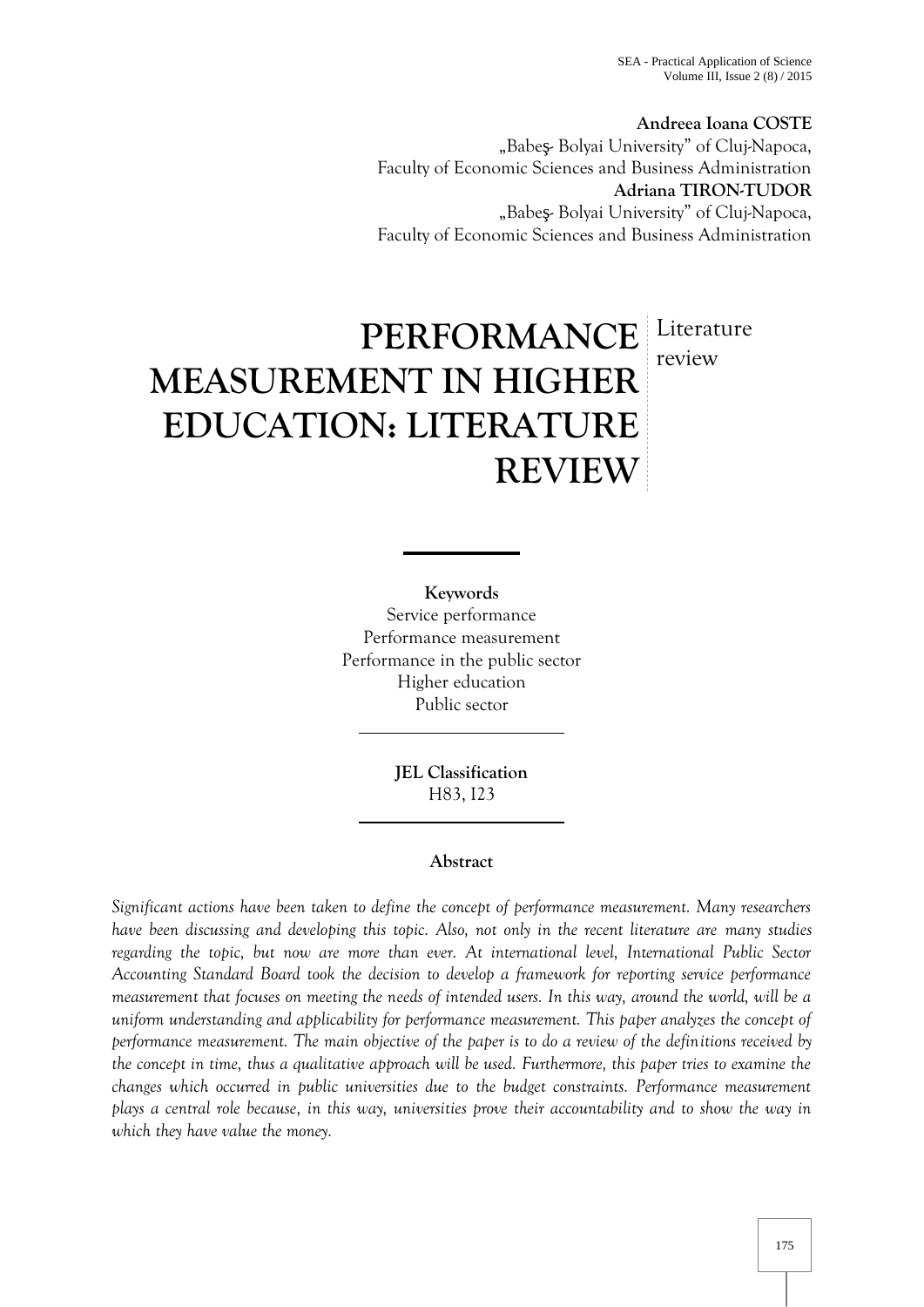### **Introduction**

The purpose of the paper is to explore the concept of performance measurement. Starting from the definitions received by the concept, general definitions for public institutions, we will continue with a particular public institution, namely, universities. By identifying and characterising databaner databaner of the measurement in the public sector, the cuch performance measurement in the public sector, the paper examines how public universities see, measure and improve performance. Universities are part of public institutions because in many countries part of the public funds is given to universities. Given to the recent changes, such as the budget constraints, public universities have to be publicly accountable and to show how they put value on money. Thus, the paper focuses on the theoretical approaches used and cited in the published papers.

Due to the recent changes such as demographic, economic, social and political, but also given to the globalization process, the concept of performance measurement became a central topic for researchers, politicians and practitioners. Those changes have repercussions on organisation direction, policy and management because public organisations are managed in accordance with country's political practices.

The paper is structured as follows. In section two, is presented the methodology of the paper. In section three, we briefly review the definitions for performance measurement in general. The fourth section provides an overview of the concept in the public sector. In section five, we discuss about performance measurement in public universities, the most used models for measuring performance and how universities put value for money. In the last section we drew brief conclusions of the paper.

# **Methodology**

The paper analyse the meaning of performance measurement in the public sector organisations, especially in public universities. The main reason for choosing the universities is driven by the changes that higher education had to face. In the last years, universities are in a deep competition for recruiting the students given the wider recognition. Also, obtaining the funds for research and teaching represents a competition between the universities which had increased significantly.

The main objective is to expand the knowledge in the sphere of performance measurement in public sector. The paper attempts a deductive approach. Starting from the definitions, concepts, and classifications found in the literature or documents published by specialized organisations in the field, to customize them to the public sector and for public universities in particular. Thus, the international literature is used as a tool for delimitation of the concept.

The selected articles were published in public administration journals such as Public Administration, Public Administration Review, and in management journals such as Management Accounting Research, Public Money Management. We selected the articles from the database by typing keywords in title or abstract<br>(such as performance measurement and performance measurement and performance in universities), and the articles were published between the years 2000-2014. The selected period is motivated by the expansion and the interest of many researchers on this topic. Depending on the number of citation and the journal we took into consideration twenty nine articles.

For the next sections, we developed a gradual approach to get deeper on the subject. Starting from the general, the development of performance measurement in the public sector, to the particular, public universities, we briefly provide an overview of the literature.

## **Literature review**

Performance measurement is a subject debated since many years ago (Rosa, 1921; Wrightstone *et al.*, 1939; Barr, 1940). In the literature, the concept is too poorly defined, and often discussed (Eccles, 1991; Schneiderman, 1999; Neely, 2005; Jackson, 2011). Since the late of 70s, performance measurement in the public sector gained an important amount of debates. The literature in this field has been developed a lot.

The implamentation of private sector techniques in the public sector organisations was made by New Public Management (NPM) which led not only to improvement of the performance, but also to improvement of the efficiency (Boyne, 2002; Moynihan, 2008; Moynihan *et. al.,* 2010). A recent study shows that various actions which are taken in private and public organizations may have different effects on desired results (Hvidman & Andersen, 2013). Also, no research has been made to test whether the same principals and techniques have the same effect on the performance of private and public organisations, as a number of recent studies show (Andrews *et. al.*, 2011; Boyne & Walker, 2010; Boyne, 2002).

The models for measuring performance in universities :

| <b>The Model</b>                | <b>Researchers</b>  | Year |
|---------------------------------|---------------------|------|
| <b>Performance pyramid</b>      | Lynch & Cross       | 1991 |
| <b>Results and determinants</b> | Fitzgerald et al.   | 1991 |
| <b>Framework</b>                |                     |      |
| <b>Balanced Scorecard</b>       | Kaplan &            | 1992 |
|                                 | <b>Norton</b>       |      |
| <b>Performance prism</b>        | Neely <i>et al.</i> | 2002 |

Performance pyramid measures performance across nine dimensions (organisations vision, market, financial, customer satisfaction, flexibility,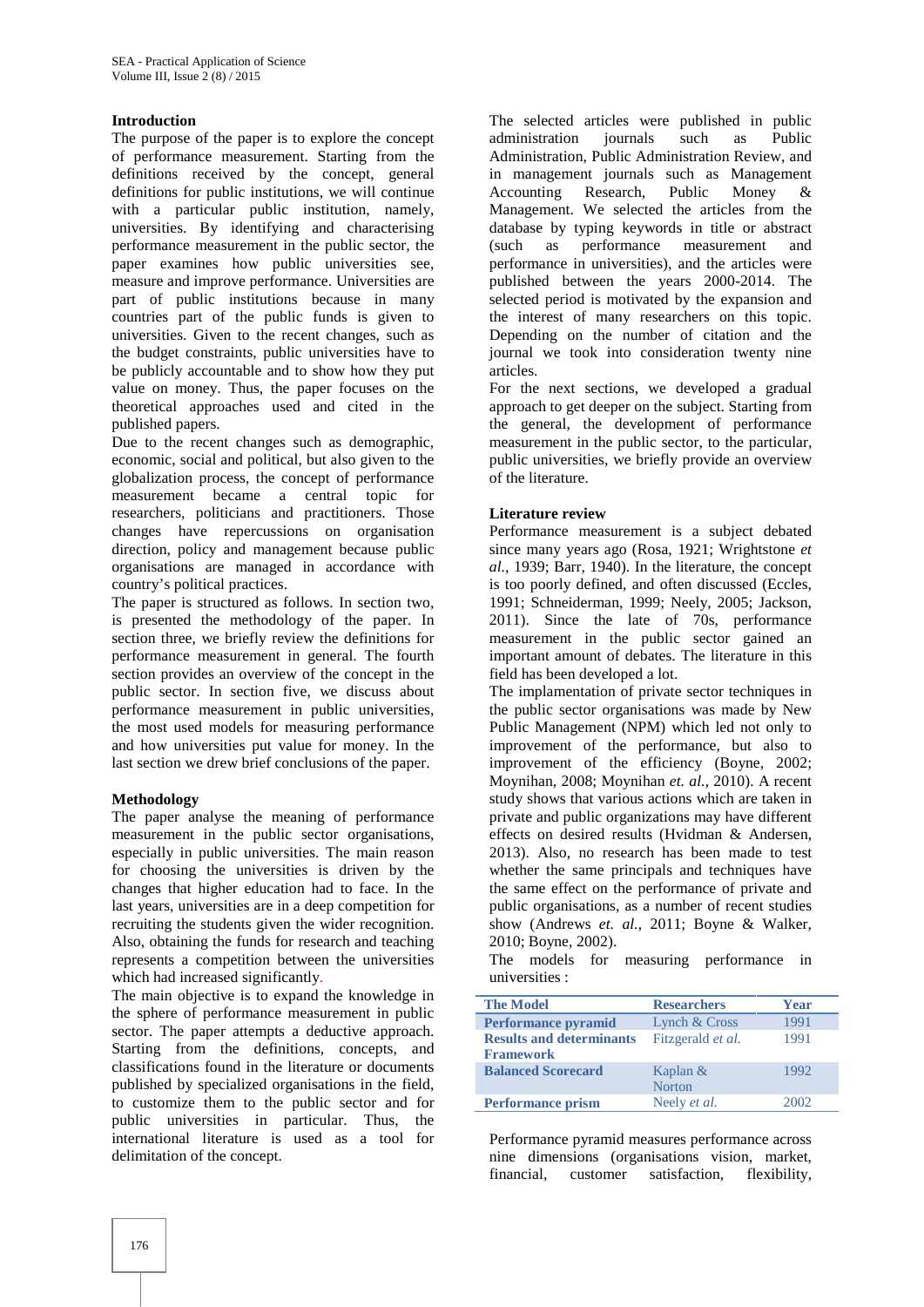productivity, quality, delivery cycle time and waste) given the fact that organisations operate at different levels and have different aims. Performance measurement takes into consideration external effectiveness and internal effectiveness (Lynch & Cross, 1991).

Results and determinants framework, split measures into two types. Thus, as the name of the method shows, the measures are: for results such as competitiveness and financial performance; and measures which focus on determining the results such as quality, flexibility, resource utilization, and innovation. This method proves the need of identifying the causes of performance in order to achieve the aims (Fitzgerald *et al.*, 1991).

The most often model seen in the literature is Balanced Scorecard (Torres *et al.*, 2011; Sordo *et al.*, 2012). The method design was proposed by Kaplan and Norton in the beginning of the 90s. The perspectives of balanced scorecard (Kaplan & Norton, 1992) for measuring the performance are: financial perspective (for being financially sustainable), stakeholder perspective (the way in which universities must look for meeting the need of the stakeholders), internal business process perspective (universities must to provide good services in order to satisfy the users' needs), and learning and growth perspective (universities keep on creating and improving value).

Performance prism measure performance from five perspectives: stakeholder satisfaction (universities have to identify the target group and to identify their needs), strategies (planning the actions which universities have to accomplish in order to satisfy the users), processes (needed processes for improvement), capabilities (needed capabilities/ skills for enhancing the processes), and stakeholder contribution (required contributions from the stakeholders to preserve and develop the capabilities) (Neely *et al.,* 2002).

From all these models, the most used and complete model is balanced scorecard. The main advantage of the model is that takes into consideration internal and external issues, financial and non-financial indicators, and is built on balanced set of measures. The disadvantage of the model omits the employees and suppliers from stakeholder perspective. On the other hand, the stakeholder perspective is missing from performance pyramid and results and determinants framework. This lack of focus on stakeholders' perspective from these two models represents a disadvantage. The main advantages of using performance pyramid when (2011). measuring performance is that include internal and external measures of performance and focuses on enhancing worker performance. The other model, results and determinants framework is obtaining results from past actions and the results are in relation with specific determinants. Performance prism unifies existing measurement frameworks,

and basically, the model is built upon their individual strengths. The stakeholder view is adopted by the model.

## **Conclusions**

This paper has attempted to provide an overview on performance measurement in public sector and in higher education in particular. The relevance of our work in the context of public sector organisations is justified by the complex meaning of performance measurement given to different users and the environment in which an organisation is performing.

Performance measures help entities to improve accountability, professionalism and transparency. Performance measurement is needed for setting the objectives, for planning the way in which these objectives will be achieved, for allocating the needed resources to accomplish the objectives, and for supervising the results in order to make improvements if it is necessary. Being accountable and transparent is very important for the users because entities have to prove their efficiency, economy and effectiveness.

As a result of using public funds, public universities have to provide evidence how they used the allocated resources, and have to show accountability. In order to obtain a successful accountability, a key element is access to pertinent information on performance. The performance of the public universities can be influenced by students, professors and the other employees of the university. Also, an important influence is given by the environment in which the university is performing.

The literature provides numerous methods for measuring performance. The future paper will try to analyze how public universities measure performance using one of the methods mentioned in this paper.

### **Acknowledgement**

This work was cofinanced from the European Social Fund through Sectorial Operational Programme Human Resources Development 2007- 2013, project number POSDRU/159/1.5/S/142115 "Performance and excellence in doctoral and postdoctoral research in Romanian economics science domain."

### **References**

1. Andrews, R., Boyne, G. A., & Walker, R. M. Dimensions of publicness and organizational performance: A review of the evidence. *Journal of Public Administration Research and Theory*, *21*(suppl 3), i301-i319.

2. Barr, A. S. (1940). Measurement of teaching ability. *Review of Educational Research*, 182-184;